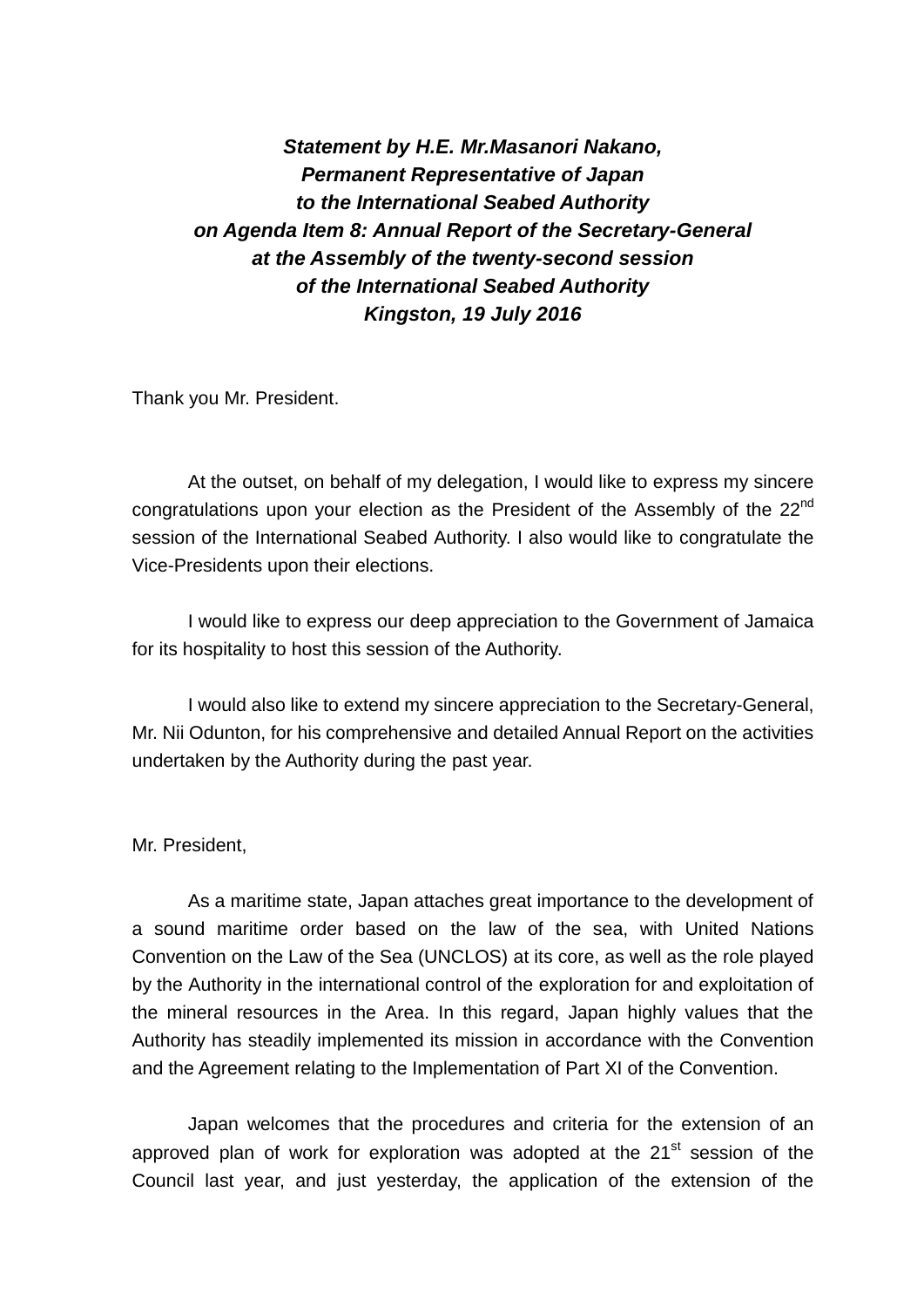contracts by the 6 contractors including one of the Japanese contractor, Deep Ocean Resources Development CO., LTD.(DORD) was approved.

In addition to this, Japan fully appreciates that the Authority has been steadily proceeding towards the adoption of the Exploitation Code. Japan believes the work by the Authority will be a constructive step towards the positive exploitation of the resources in the Area, which is the principal aim of the Authority. In this regard, the Exploitation Code needs to be discussed based on the accurate evaluation of economic efficiency with the knowledge of experts, taking into consideration the technical and economic difficulties in exploiting mineral resources in the Area. Japan will continue its constructive engagement in the work of the Authority to adopt a sensible regulation of mineral exploitation, with a good balance of considerations for "exploitation" and the "environment."

## Mr. President,

According to the report of the Secretary-General, as of  $31<sup>st</sup>$  May 2016, 50 State Parties were in arrears in the payment of their financial contributions. I wish to take this opportunity to encourage the State Parties concerned to fulfill their obligations to duly make their financial contributions.

With regard to the Overhead Charge, Japan would like to appeal to the contractors in arrears in their payment for the Overhead Charge to make payment immediately and retroactively to resolve unfairness in relation to the contractors that do pay their charges every year. At the same time, Japan would like to request the Authority to ensure the transparency of the Overhead Charge account, for instance, through the disclosure of the balance sheet.

## Mr. President,

Following last year's success, "Japan Oil, Gas and Metals National Corporation (JOGMEC)", one of the Japanese contractors, has conducted training programmes again this year in May and June. These programs included the on-board training and the post-cruise training for participants from Democratic Republic of the Congo, Brazil, Egypt, Thailand and Fiji and lasted more than 1 month. The main target of these programmes was capacity building of the trainees